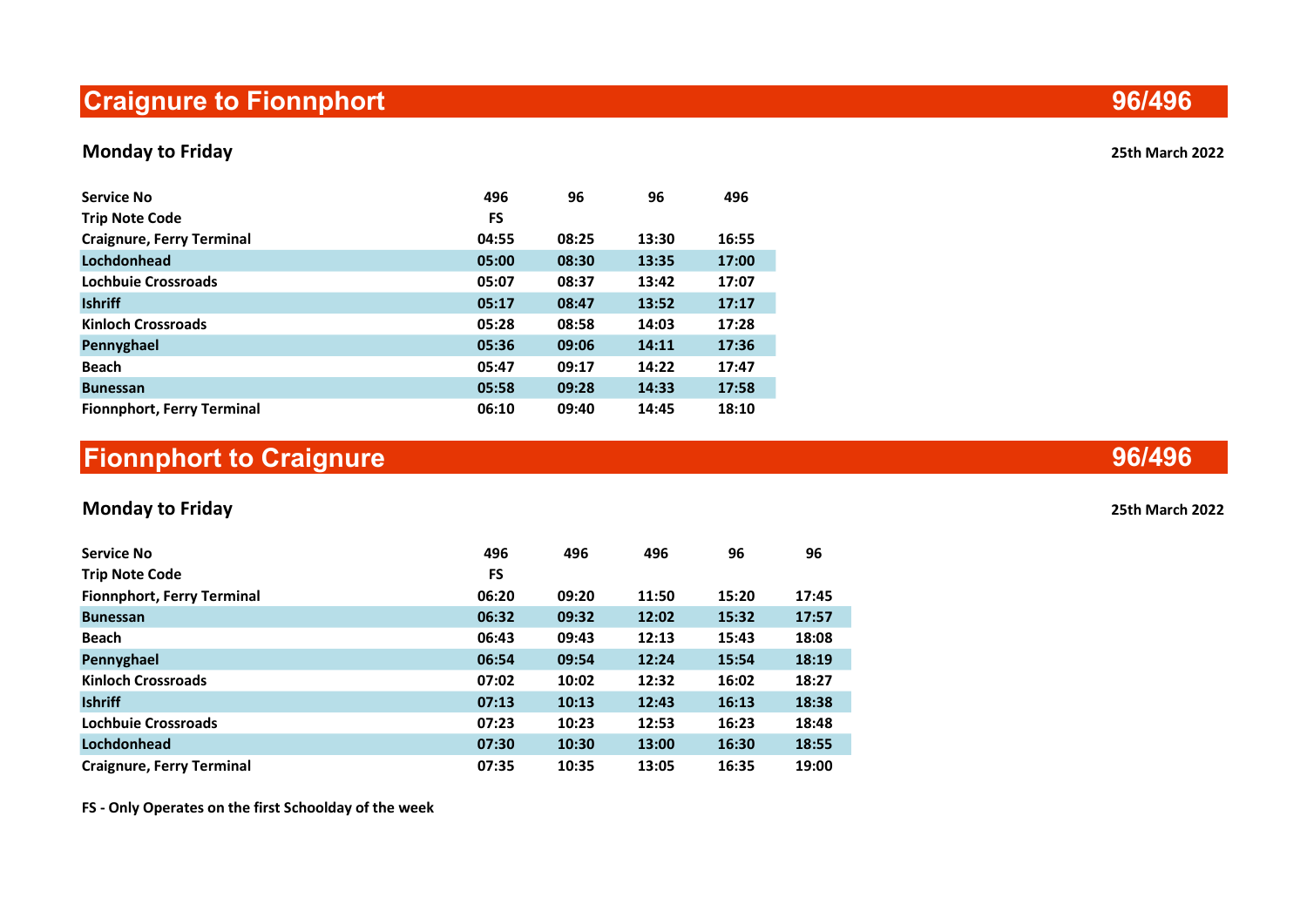# Craignure to Fionnphort

### Saturday 25th March 2022

| <b>Service No</b>                 | 96    | 96    | 496   |
|-----------------------------------|-------|-------|-------|
|                                   |       |       |       |
| <b>Craignure, Ferry Terminal</b>  | 08:25 | 13:30 | 16:55 |
| Lochdonhead                       | 08:30 | 13:35 | 17:00 |
| Lochbuie Crossroads               | 08:37 | 13:42 | 17:07 |
| <b>Ishriff</b>                    | 08:47 | 13:52 | 17:17 |
| <b>Kinloch Crossroads</b>         | 08:58 | 14:03 | 17:28 |
| Pennyghael                        | 09:06 | 14:11 | 17:36 |
| <b>Beach</b>                      | 09:17 | 14:22 | 17:47 |
| <b>Bunessan</b>                   | 09:28 | 14:33 | 17:58 |
| <b>Fionnphort, Ferry Terminal</b> | 09:40 | 14:45 | 18:10 |

# Fionnphort to Craignure

| <b>Service No</b>                 | 496   | 496   | 96    | 96    |
|-----------------------------------|-------|-------|-------|-------|
| <b>Fionnphort, Ferry Terminal</b> | 09:20 | 11:50 | 15:20 | 17:45 |
| <b>Bunessan</b>                   | 09:32 | 12:02 | 15:32 | 17:57 |
| <b>Beach</b>                      | 09:43 | 12:13 | 15:43 | 18:08 |
| Pennyghael                        | 09:54 | 12:24 | 15:54 | 18:19 |
| <b>Kinloch Crossroads</b>         | 10:02 | 12:32 | 16:02 | 18:27 |
| <b>Ishriff</b>                    | 10:13 | 12:43 | 16:13 | 18:38 |
| Lochbuie Crossroads               | 10:23 | 12:53 | 16:23 | 18:48 |
| Lochdonhead                       | 10:30 | 13:00 | 16:30 | 18:55 |
| <b>Craignure, Ferry Terminal</b>  | 10:35 | 13:05 | 16:35 | 19:00 |

96/496

## 96/496

Saturday 25th March 2022